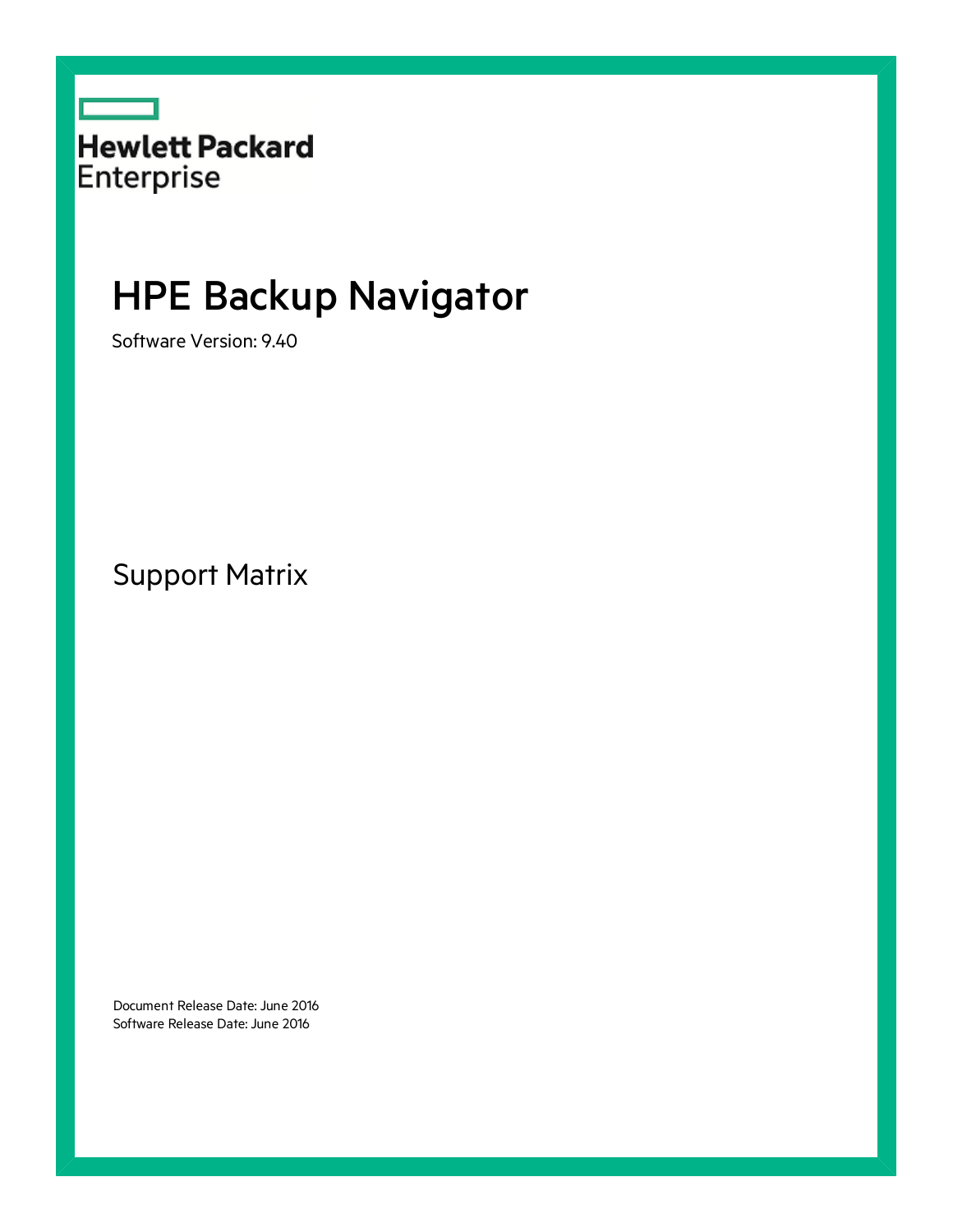### Legal Notices

#### Warranty

The only warranties for Hewlett Packard Enterprise Development LP products and services are set forth in the express warranty statements accompanying such products and services. Nothing herein should be construed as constituting an additional warranty. HPE shall not be liable for technical or editorial errors or omissions contained herein.

The information contained herein is subject to change without notice.

#### Restricted Rights Legend

Confidential computer software. Valid license from HPE required for possession, use or copying. Consistent with FAR 12.211 and 12.212, Commercial Computer Software, Computer Software Documentation, and Technical Data for Commercial Items are licensed to the U.S. Government under vendor's standard commercial license.

### Copyright Notice

© Copyright 2016 Hewlett Packard Enterprise Development LP

#### Trademark Notices

Adobe™ is a trademark of Adobe Systems Incorporated.

Microsoft® and Windows® are U.S. registered trademarks of Microsoft Corporation.

UNIX® is a registered trademark of The Open Group.

This product includes an interface of the 'zlib' general purpose compression library, which is Copyright © 1995-2002 Jean-loup Gailly and Mark Adler.

### Documentation Updates

The title page of this document contains the following identifying information:

- Software Version number, which indicates the software version.
- Document Release Date, which changes each time the document is updated.
- Software Release Date, which indicates the release date of this version of the software.

To check for recent updates or to verify that you are using the most recent edition of a document, go to: **https://softwaresupport.hp.com**

This site requires that you register for an HPE Passport and sign in. To register for an HPE Passport ID, go to: **https://hpp12.passport.hp.com/hppcf/createuser.do**

Or click the **Register** link at the top of the HPE Software Support page.

You will also receive updated or new editions if you subscribe to the appropriate product support service. Contact your HPE sales representative for details.

### Support

Visit the HPE Software Support Online web site at: **https://softwaresupport.hp.com**

This web site provides contact information and details about the products, services, and support that HPE Software offers.

HPE Software online support provides customer self-solve capabilities. It provides a fast and efficient way to access interactive technical support tools needed to manage your business. As a valued support customer, you can benefit by using the support web site to: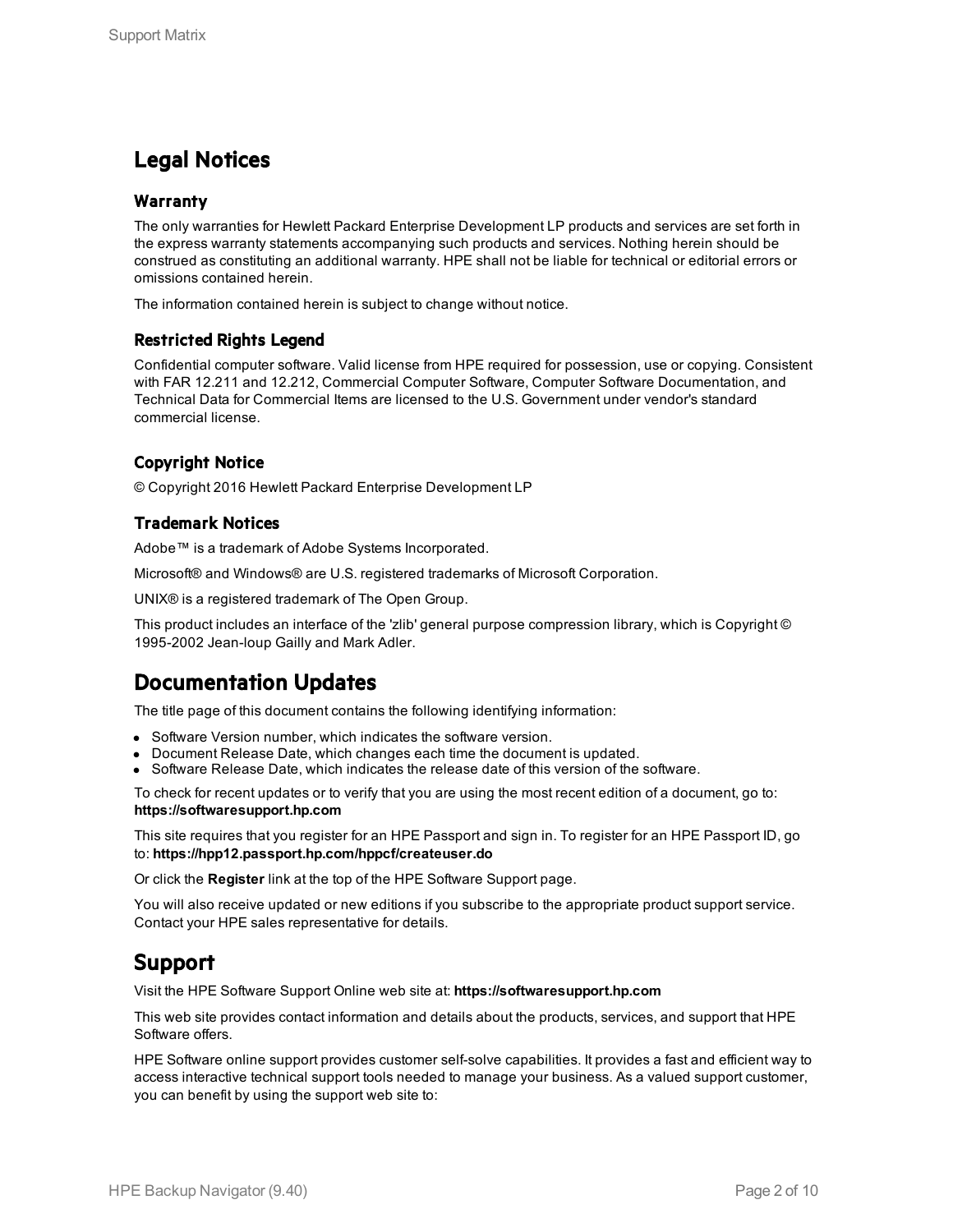- Search for knowledge documents of interest
- Submit and track support cases and enhancement requests
- Download software patches
- Manage support contracts
- Look up HPE support contacts
- Review information about available services
- Enter into discussions with other software customers
- Research and register for software training

Most of the support areas require that you register as an HPE Passport user and sign in. Many also require a support contract. To register for an HPE Passport ID, go to:

#### **https://hpp12.passport.hp.com/hppcf/createuser.do**

To find more information about access levels, go to:

#### **https://softwaresupport.hp.com/web/softwaresupport/access-levels**

**HPE Software Solutions Now** accesses the HPESW Solution and Integration Portal Web site. This site enables you to explore HPE Product Solutions to meet your business needs, includes a full list of Integrations between HPE Products, as well as a listing of ITIL Processes. The URL for this Web site is **http://h20230.www2.hp.com/sc/solutions/index.jsp**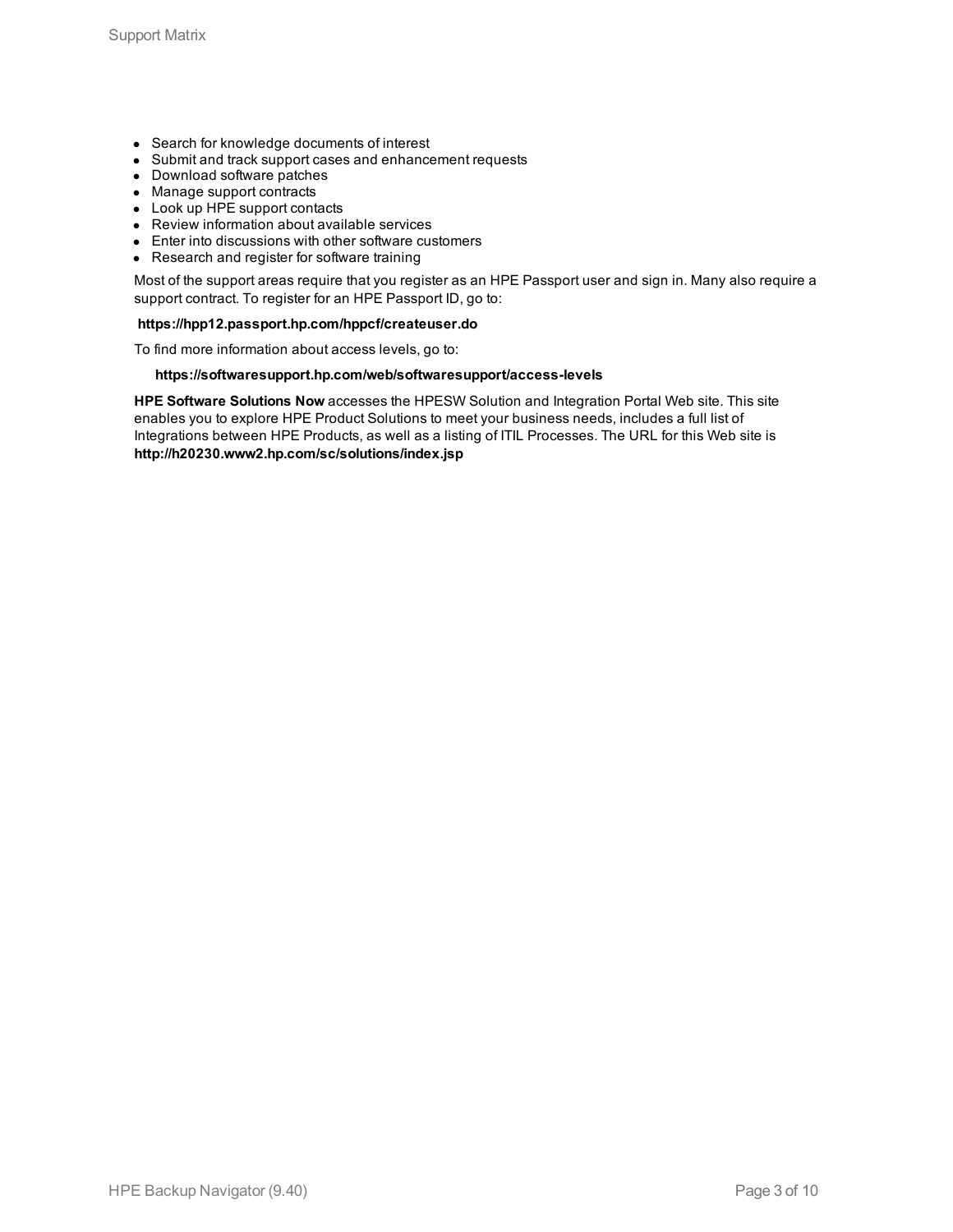# **Contents**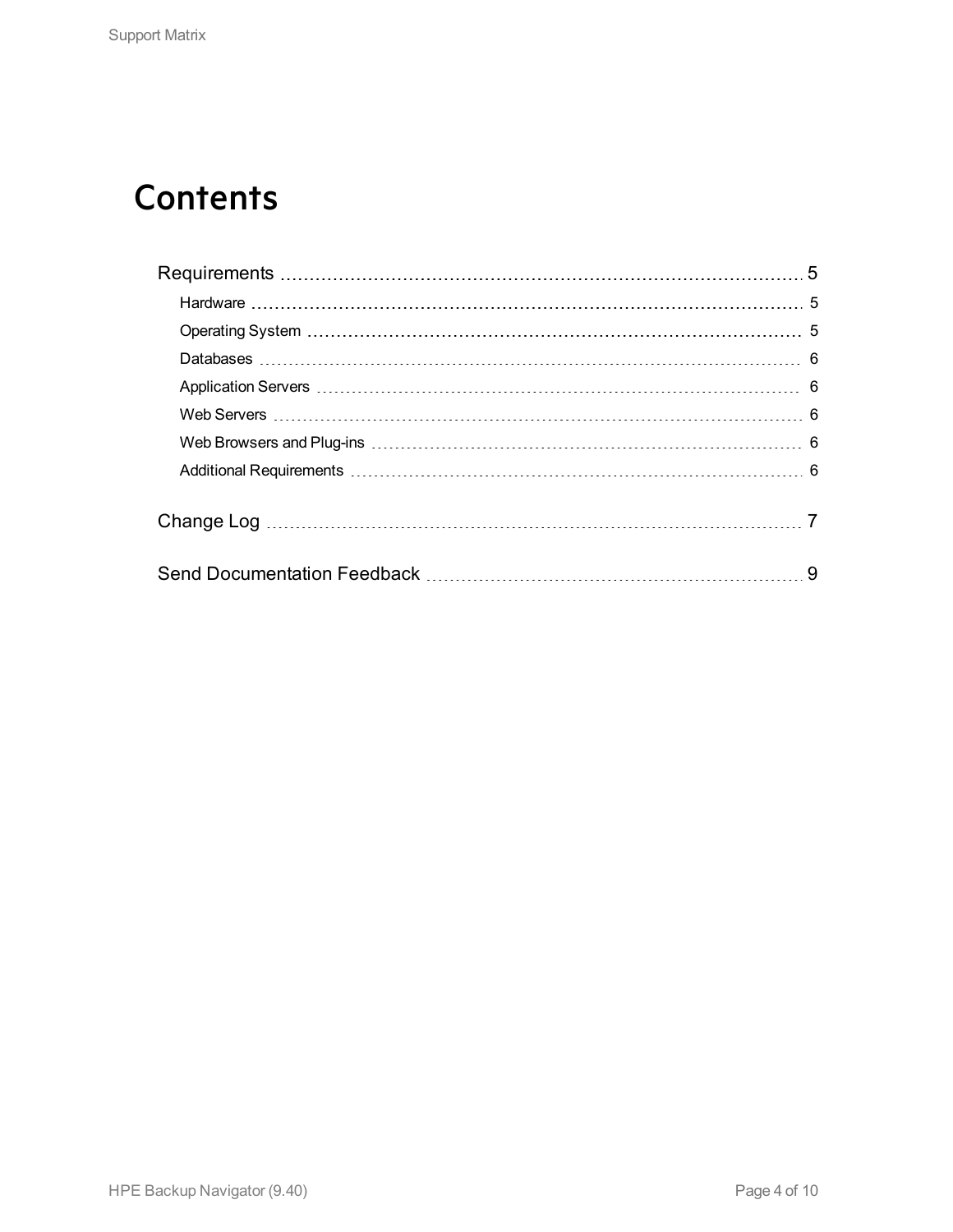# <span id="page-4-0"></span>Requirements

<span id="page-4-1"></span>This section provides information about the supported hardware and software that you must have to successfully install and run Backup Navigator 9.40.

### Hardware

Backup Navigator 9.40 is supported on the following hardware:

#### **Linux**

- Required RAM: 8 GB
- <span id="page-4-2"></span>• Required Disk space: 20 GB

## Operating System

Backup Navigator 9.40 runs on the following operating systems:

- Red Hat Enterprise Linux 6.x operating system (Basic Server installation type) x86\_64
- CentOS Linux 6.x
- SUSE Linux Enterprise 11, 12

Backup Navigator 9.40 remote agent runs on the following operating systems:

- Red Hat Enterprise Linux 6.x operating system (Basic Server installation type) x86\_64
- CentOS Linux 6.x
- SUSE Linux Enterprise 11, 12
- Windows XP Professional (32-bit),  $(64$ -bit)  $(x64)$
- Windows Vista (32-bit),  $(64$ -bit)  $(x64)$
- Windows 7 (32-bit),  $(64$ -bit)  $(x64)$
- Windows 8 (32-bit),  $(64$ -bit)  $(x64)$
- Windows 8.1 (64-bit)  $(x64)$
- Windows Server 2003 (32-bit),  $(64$ -bit) (Itanium,  $x64$ )
- $\bullet$  Windows Server 2008 (32-bit), (64-bit) (Itanium, x64)
- Windows Server 2008 R2 (64-bit) $(x64, Itanium)$
- <sup>l</sup> Windows Server 2012 (64-bit) (x64)
- Windows Server 2012 R2 (64-bit)  $(x64)$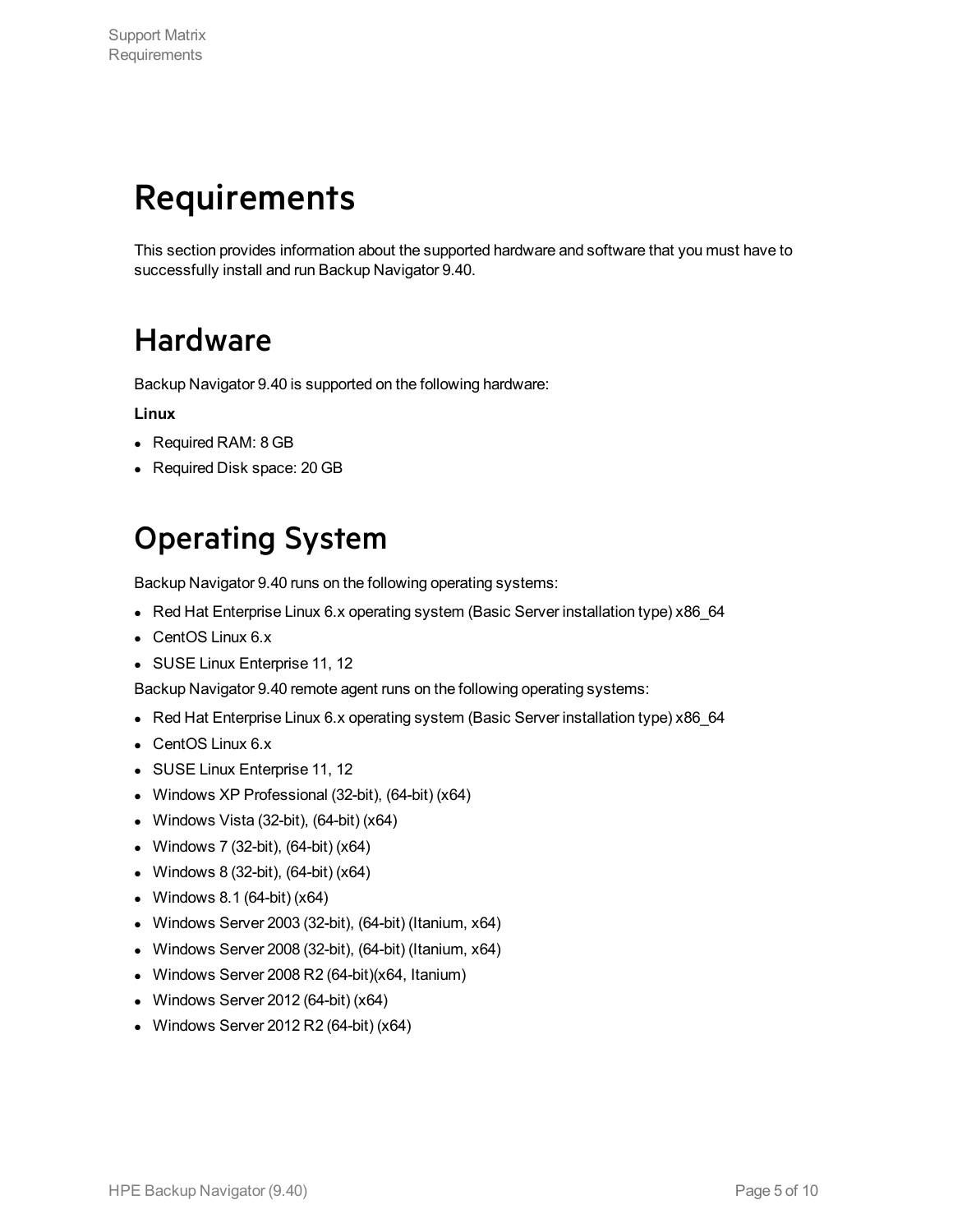### <span id="page-5-0"></span>Databases

One of the following supported databases is required to run Backup Navigator 9.40:

<span id="page-5-1"></span>• PostgreSQL 9.5

## Application Servers

One of the following supported application servers is required to run Backup Navigator 9.40:

<span id="page-5-2"></span>• HPE Data Protector 7.xx, 8.00-8.14, 9.00-9.07.

## Web Servers

One of the following supported web servers is required to run Backup Navigator 9.40:

<span id="page-5-3"></span>• Apache Tomcat 7.x

### Web Browsers and Plug-ins

One of the following supported web browsers with the following plug-ins is required to run Backup Navigator 9.40:

- Internet Explorer 10, 11
- Mozilla Firefox 26 or later versions
- <span id="page-5-4"></span>• Google Chrome 30 or later versions

## Additional Requirements

The following additional software is required to run Backup Navigator 9.40 and Backup Navigator remote agent:

 $\bullet$  OpenJDK 1.7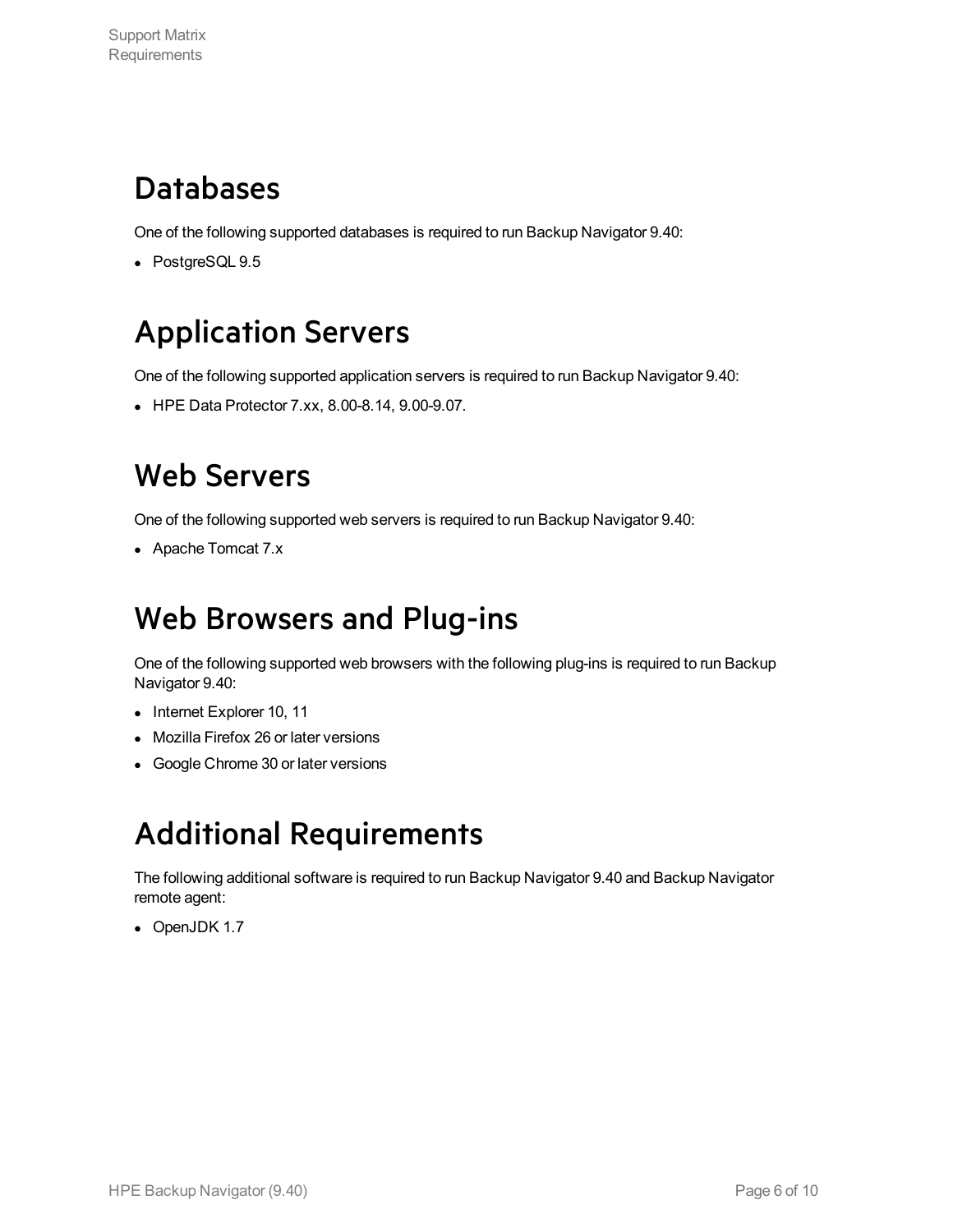# <span id="page-6-0"></span>Change Log

The table below lists the changes to this document since it was released for version 9.21.

| Document Date (product version) | Change                                                                                                                                       |
|---------------------------------|----------------------------------------------------------------------------------------------------------------------------------------------|
| 30 June 2016 (9.40)             | Added support for CentOS 6.x.<br>Added support for Data Protector 9.06 and 9.07.<br>Added support for PostgreSQL 9.5.<br>$\bullet$           |
| 29 February 2016 (9.31)         | Added support for Data Protector 8.13 and 8.14.<br>$\bullet$                                                                                 |
| 20 November 2015 (9.30)         | Added support for SUSE 12.<br>Added support for Data Protector 9.05.<br>$\bullet$<br>Added support for remote agent on Windows.<br>$\bullet$ |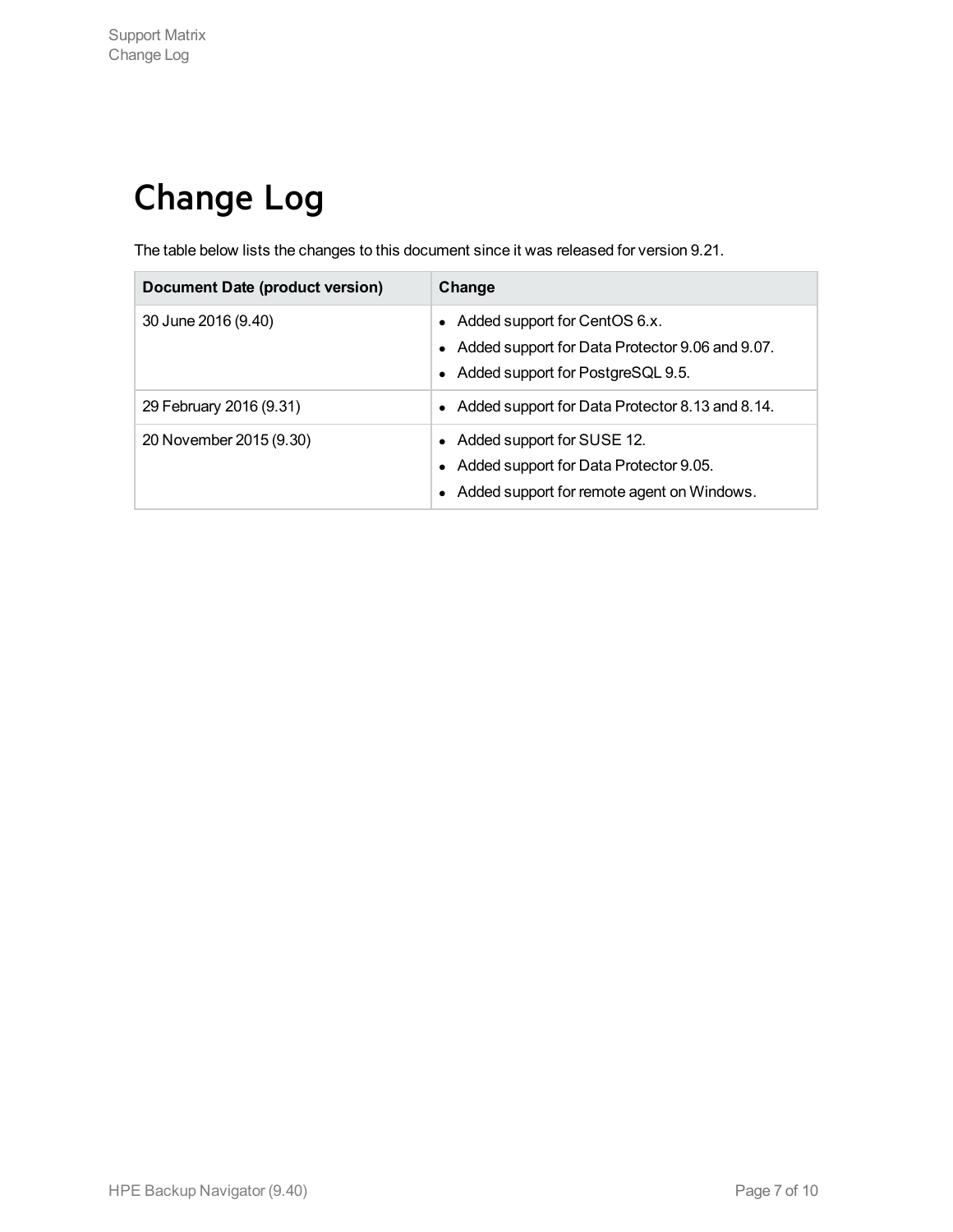Support Matrix Change Log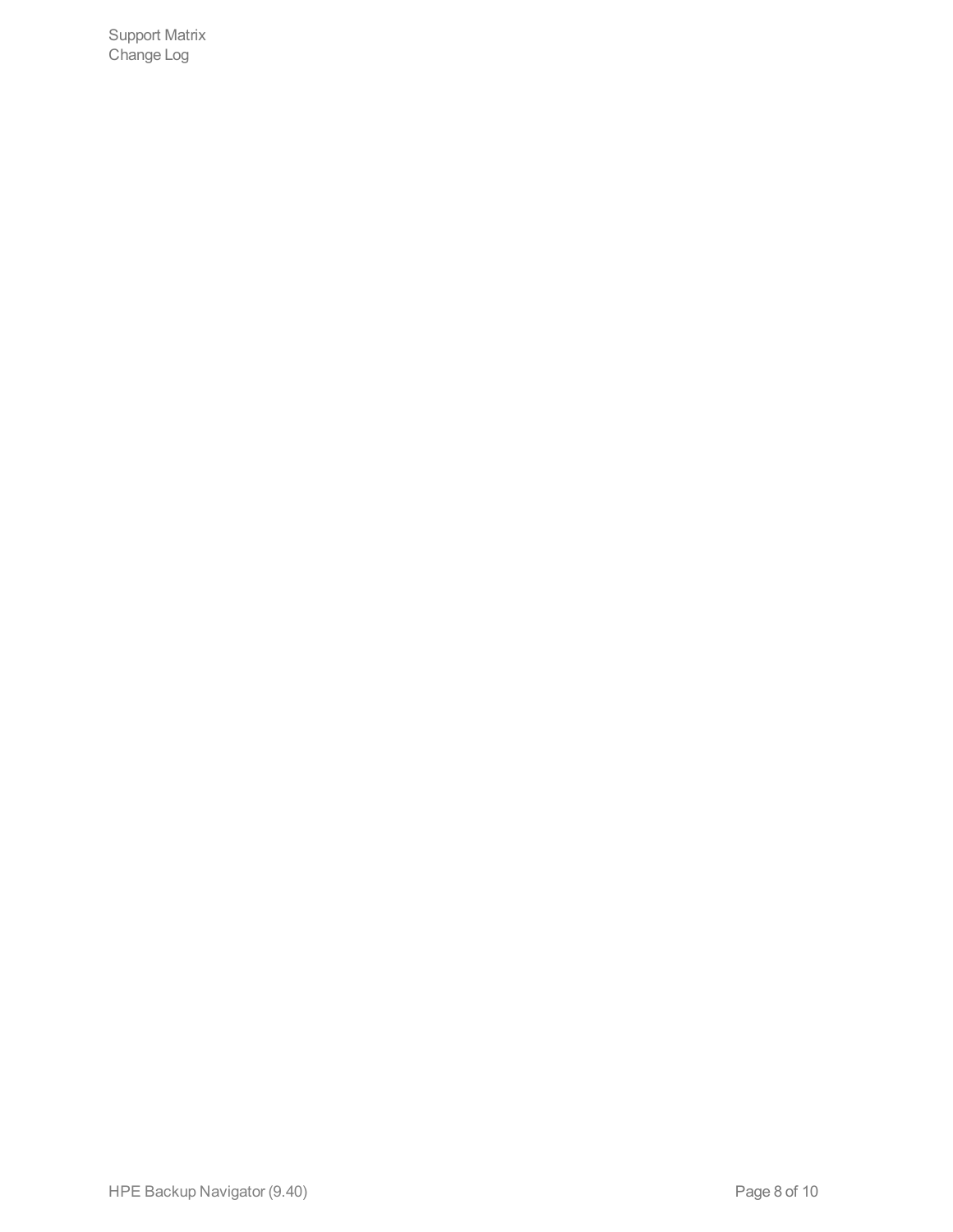# <span id="page-8-0"></span>Send Documentation Feedback

If you have comments about this document, you can contact the [documentation](mailto:AutonomyTPFeedback@hpe.com?subject=Feedback on Support Matrix (Backup Navigator 9.40)) team by email. If an email client is configured on this system, click the link above and an email window opens with the following information in the subject line:

#### **Feedback on Support Matrix (Backup Navigator 9.40)**

Just add your feedback to the email and click send.

If no email client is available, copy the information above to a new message in a web mail client, and send your feedback to AutonomyTPFeedback@hpe.com.

We appreciate your feedback!